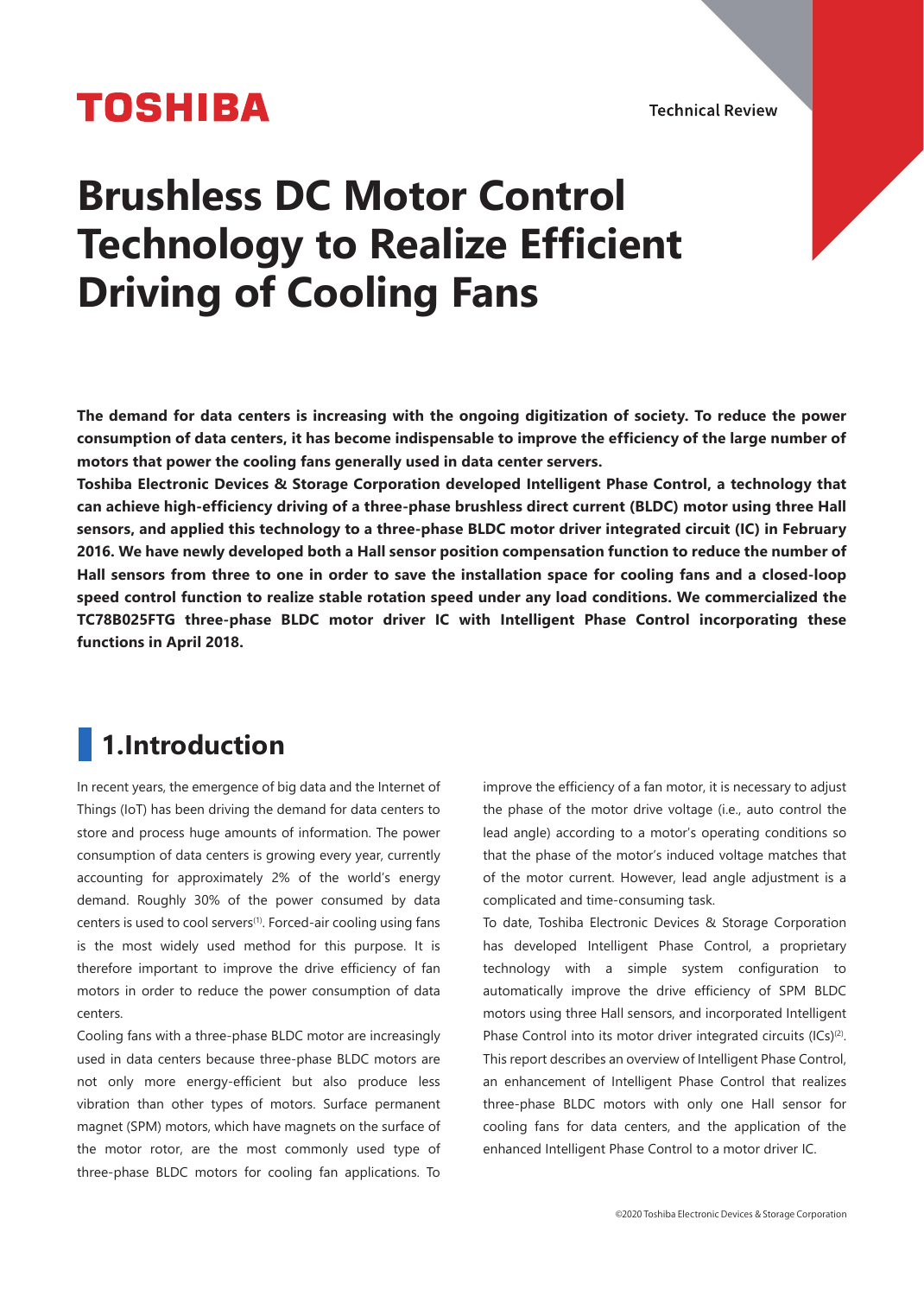## **2.Automatic lead angle control technologys**

#### **2.1 Driving methods and lead angle control for three-phase BLDC motors**

There are two driving methods for three-phase BLDC motors: square-wave commutation that applies a square-wave current to the motor (**Figure 1**(a)) and sine-wave commutation that applies a sine-wave current to the motor (Figure 1(b) and Figure 1(c)). Sine-wave commutation provides less torque ripple than square-wave commutation and is therefore more suitable for achieving low motor vibration.

In the case of sine-wave commutation, if the phase of the motor current lags that of the motor's induced voltage as shown in Figure 1(b), braking torque occurs, reducing the motor drive efficiency. To avoid this problem, lead angle control is necessary to ensure that the phase of the motor's







(b) Sine-wave commutation without lead angle control



(c) Sine-wave commutation with lead angle control



Sine-wave commutation achieves high motor drive efficiency by adjusting the phase of the motor drive voltage so that the phase of the motor current matches that of the motor's induced voltage.

induced voltage matches that of the motor current (Figure 1 (c)).

#### **2.2 Intelligent Phase Control**

**Figure 2** shows the configuration of a drive system incorporating Intelligent Phase Control for a three-phase BLDC motor.







**Figure 2. Configuration of Intelligent Phase Control system** An analog motor current is converted into a digital signal for automatic real-time lead angle control.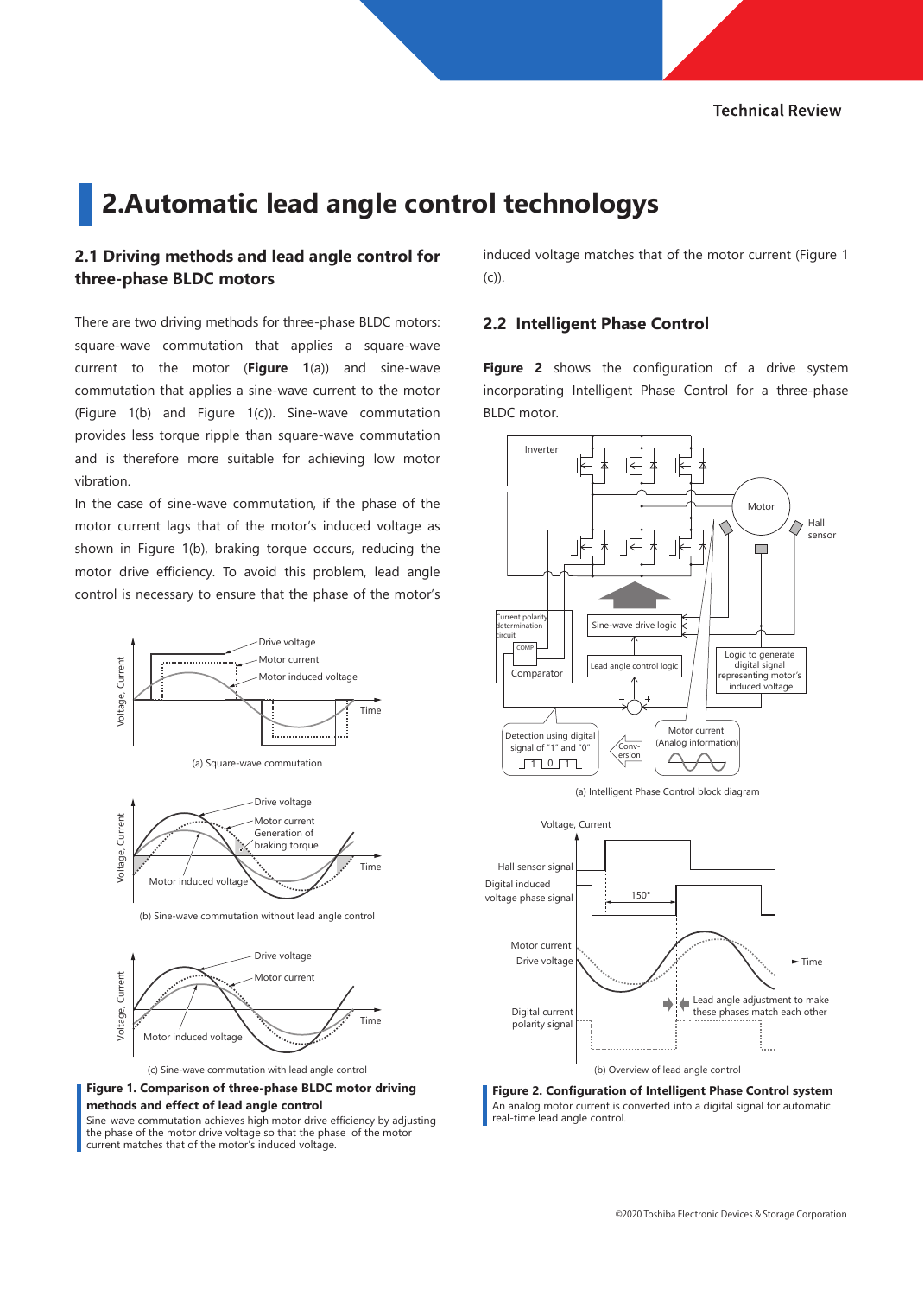The conventional drive system for a three-phase BLDC motor uses signals from three fixed Hall sensors to provide sine-wave commutation. Fixed lead angle control sets the lead angle based on the predefined external input voltage. Suppose, for example, that the lead angle is adjusted to achieve high drive efficiency at a given rotation speed point. In this case, when a motor's rotation speed exceeds this point, the phase of the motor current lags that of the motor's induced voltage. Conversely, when a motor's rotation speed drops below the said point, the phase of the motor current leads that of the motor's induced voltage. Therefore, the drive efficiency decreases at any rotation speed points other than the point at which the lead angle is adjusted. However, the rotation speed of a cooling fan must be controlled according to its ambient temperature. For such motor applications, it is necessary to control the lead angle in real time according to a motor's rotation speed.

To date, various techniques have been invented to automatically control the lead angle according to the motor current or rotation speed, but most of them require an adjustment by means of actual equipment. For example, this adjustment is necessary each time a motor's load condition changes, making it difficult to maintain the efficiency of a fan motor because its load condition changes considerably with airflow.

To solve this problem, the existing Intelligent Phase Control system detects the polarity of the motor current and converts it into a digital signal while generating a signal that represents the phase of the motor's induced voltage from the output signals of fixed Hall sensors, in order to make their polarities change simultaneously. Intelligent Phase Control maintains high drive efficiency because it automatically controls the lead angle in real time according to a motor's operating conditions.

### **3.Enhancement of Intelligent Phase Control for three-phase BLDC motors for cooling fan applications**

The three-phase BLDC motors using the existing Intelligent Phase Control need three fixed Hall sensors to achieve sine-wave commutation. Since most cooling fans for data centers are sized to  $40 \times 40$  mm, there is not enough space to arrange three Hall sensors inside a motor. A motor drive system capable of sine-wave commutation with a single Hall sensor is therefore necessary. In addition, in many cases, Hall sensors cannot be placed in the ideal position because of an internal space constraint of a motor.

To solve these problems, the enhanced Intelligent Phase Control incorporates a Hall sensor position compensation function (**Figure 3**). Its effect is shown in **Figure 4**. The enhanced Intelligent Phase Control uses information about compensation for the position of a Hall sensor considering its predefined position in order to generate a position-compensated internal signal and adjusts the phase of the motor current based on this signal. The resulting lead angle control under the ideal driving condition provides high-efficiency motor drive.



#### **Figure 3. Block diagram of Intelligent Phase Control system with one Hall sensor**

While the conventional Intelligent Phase Control system requires three Hall sensors, the new Intelligent Phase Control system needs only one Hall sensor to achieve sine-wave commutation. In addition, the Hall sensor position compensation function makes it possible to place a Hall sensor at an arbitrary position.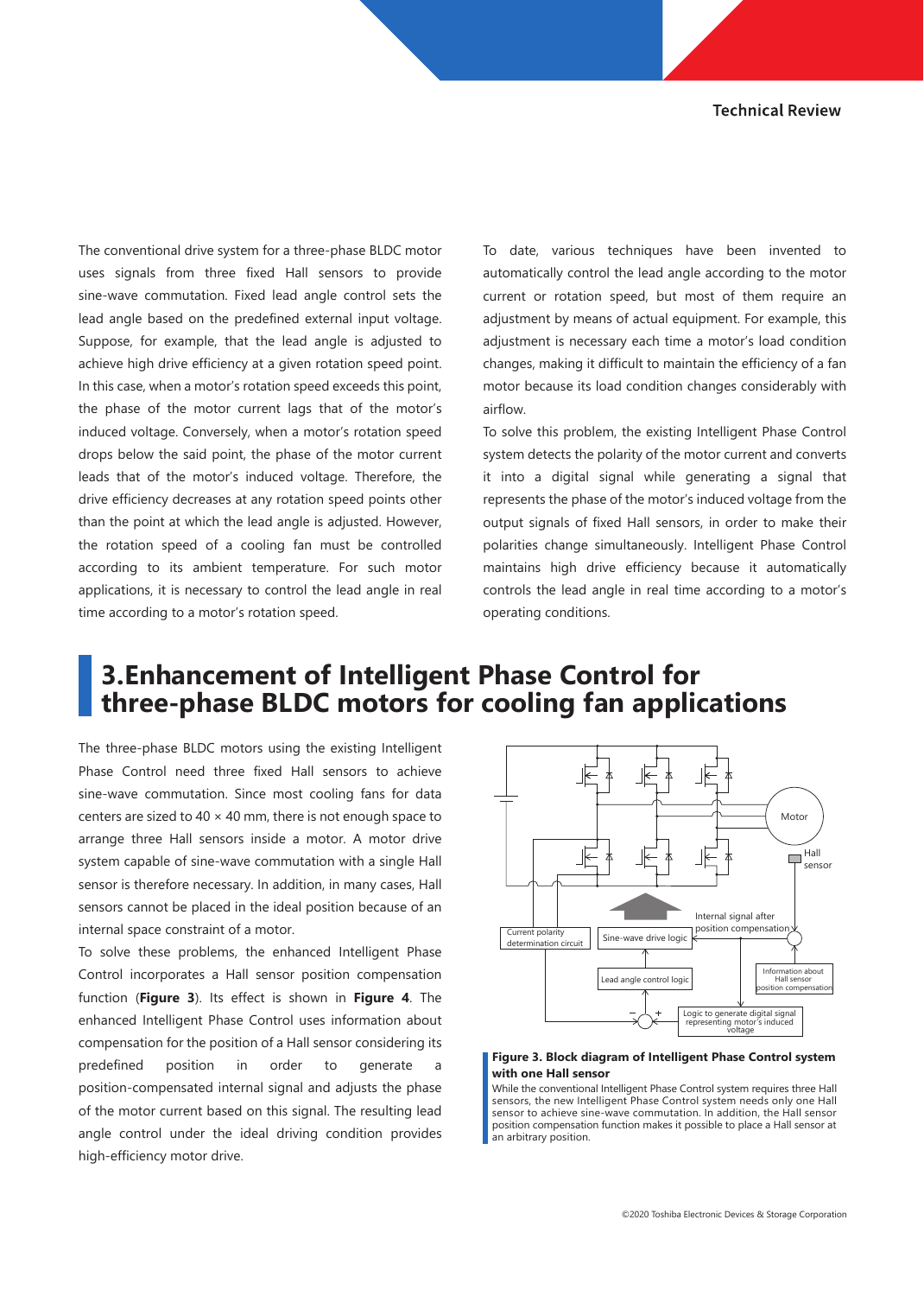



(b) With position compensation for Hall sensor



As an example, **Figure 5** shows the result of an experiment on the drive circuit using the enhanced Intelligent Phase Control for a cooling fan motor. The waveforms of the Hall sensor and motor currents differ considerably when Intelligent Phase Control is enabled and disabled. As can be seen from Figure 5, when Intelligent Phase Control is enabled, the phase of the motor current matches that of the motor's induced voltage. In addition, **Figure 6** indicates that the enhanced Intelligent Phase Control provides automatic phase adjustment over a wide rotation speed range. The enhanced Intelligent Phase Control also provides higher drive efficiency than the conventional fixed lead angle control, reducing the power consumption of a motor over the entire rotation speed range. For example, at 12,500 rpm, the enhanced Intelligent Phase Control provides a roughly 10% reduction in the power consumption of a motor.







(b) Intelligent Phase Control enabled

PWM: pulse-width modulation

#### **Figure 5. Drive waveforms of cooling fan motor**

When Intelligent Phase Control is enabled, the phase of the motor current matches that of the motor's induced voltage.



#### **Figure 6. Reduction of motor current**

At 12,500 rpm, Intelligent Phase Control provides a roughly 10% reduction in motor current compared to the conventional fixed lead angle control.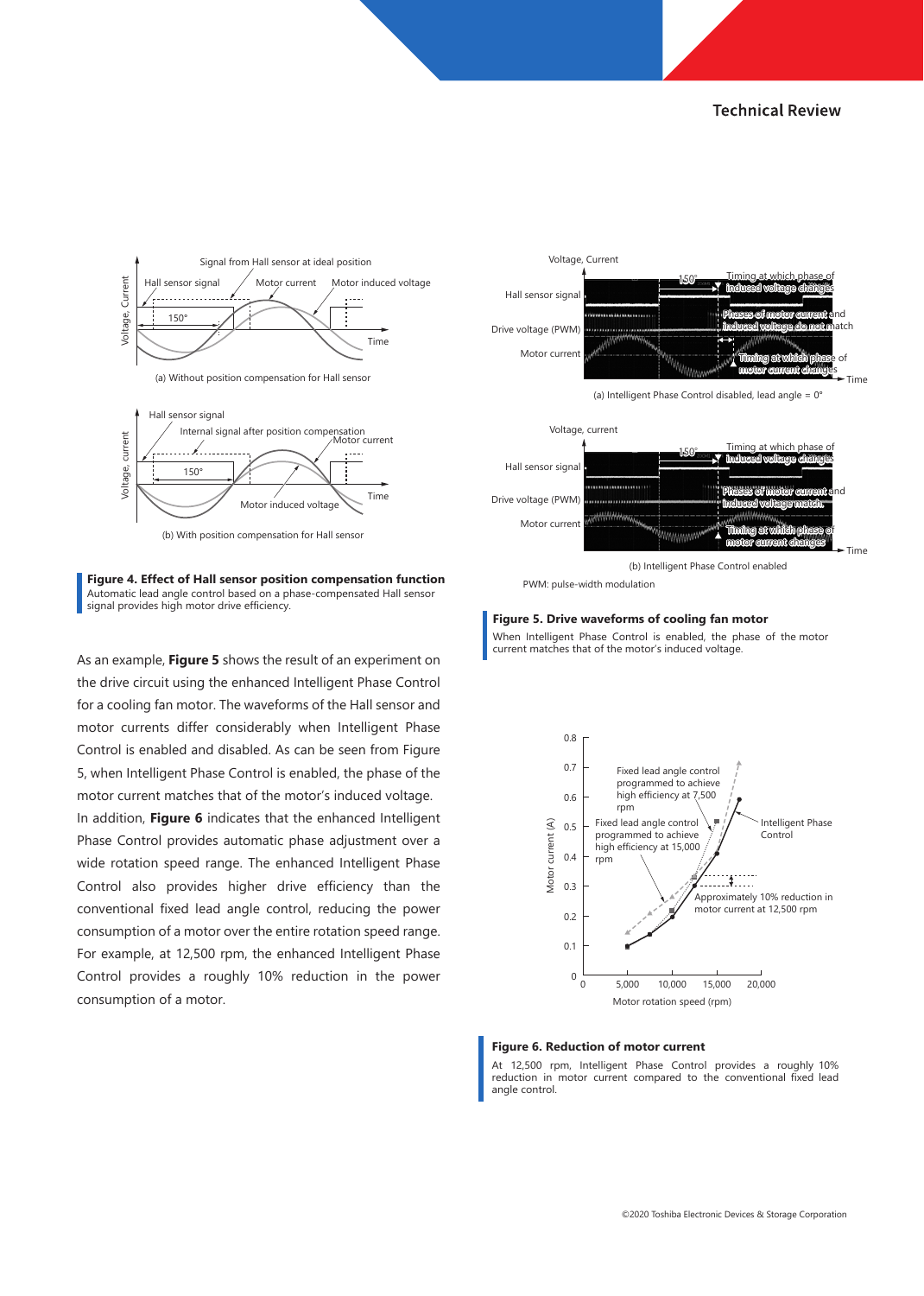### **4.Incorporation of Intelligent Phase Control into a motor driver IC**

We have commercialized the TC78B025FTG, a three-phase BLDC motor driver IC incorporating the enhanced Intelligent Phase Control function for sine-wave commutation with a single Hall sensor. **Figure 7** shows the TC78B025FTG, and Table 1 gives its main specifications<sup>(3)</sup>.

In addition to Intelligent Phase Control, the TC78B025FTG provides a closed-loop speed control function to reduce variations in the rotation speed of a cooling fan. The enhanced Intelligent Phase Control provides stable rotation speed regardless of a motor's load condition since it



**Figure 7. TC78B025FTG three-phase BLDC motor driver IC** Housed in a small package for cooling fan applications, the TC78B025FTG provides a rotation speed control function in addition to Intelligent Phase Control.

## **5.Conclusion**

To meet the demand for the reduction of the power consumption of cooling fans for data centers, we have enhanced Intelligent Phase Control and incorporated Hall sensor position compensation and motor rotation speed control functions into a motor driver IC, achieving high-efficiency drive of a cooling fan and reducing the board space necessary for motor rotation control.

automatically adjusts the IC output by comparing the rotation speed information from a Hall sensor with the user-specified rotation speed. The TC78B025FTG incorporates nonvolatile memory to program user parameters, making it possible to achieve flexible motor rotation speed control without an external microcontroller unit (MCU).

In addition, the TC78B025FTG requires no current-sensing resistor, reducing the board space necessary for motor control.

#### **Table 1. Main specifications of TC78B025FTG**

| Characteristic                                 | Specification                                                     |
|------------------------------------------------|-------------------------------------------------------------------|
| Supply voltage<br>(Operating range)            | 4.5 to 16 V                                                       |
| Output current                                 | 3.5 A max (peak)                                                  |
| Commutation                                    | Sine-wave or 150° trapezoidal commutation                         |
| Lead angle control                             | Intelligent Phase Control                                         |
| Output on-resistance<br>(high side + low side) | $0.2 \Omega$ (typical)                                            |
| Speed control input                            | PWM input, analog voltage input                                   |
| <b>Fault detection function</b>                | Thermal shutdown, overcurrent protection,<br>motor lock detection |
| Other Features                                 | Closed-loop speed control function                                |
|                                                | Standby function                                                  |
|                                                | Support for Hall elements and Hall ICs                            |
| Package                                        | VQFN24 (4 mm $\times$ 4 mm $\times$ 0.9 mm)                       |

As demand for data centers grows, demand for cooling fans with differentiating characteristics such as high rotation speed and high voltage is expected to increase. We will continue to develop core technologies for new products in order to satisfy the demand for even higher motor drive efficiency.